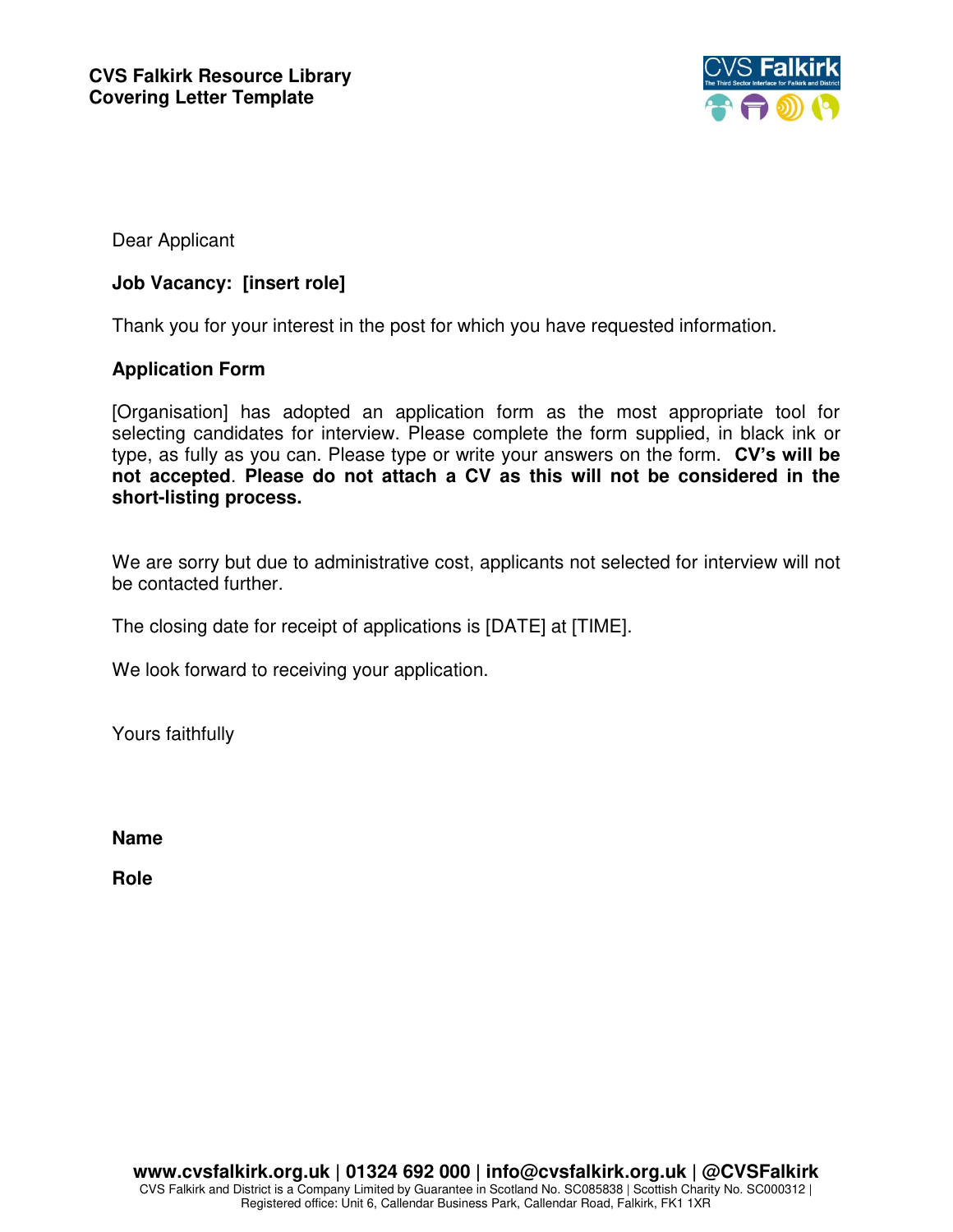

## **Guidance notes on completing the Application Form**

Please read these notes carefully before completing your application form. This information sheet has been designed to help you proceed with your application.

# **Role Profile & Person Specification**

These outline the key responsibilities of the post and the selection criteria detailing key areas of knowledge, experience and skills required for the post. Read through this carefully. Make sure you give sufficient details to support this. You will also have received a general staff specification applicable to all posts.

## **The Application Form**

The application form must be completed in black ink or typescript as it will be necessary to photocopy your application form – coloured inks other than black do not photocopy well.

## **Personal Details**

It is important that you complete this section accurately, as the information requested is required in order to process your application and to communicate with you. It is a requirement under the Asylum and Immigration Act 1996 that we do not offer employment to someone who does not have the right to live and work in the UK. If you are successful in being offered this post, it will be conditional on you providing proof to us that you have this right. The easiest way is to provide evidence that you have a National Insurance number, although many alternative documents can also be accepted.

# **Career History**

Remember to include any voluntary and/or part time work that you may have undertaken. If you've never been in paid employment or have not worked for a long time, think carefully about any experience that you may have gained, not necessarily in a formal work setting.

Please ensure that you include your current or most recent employment even if you feel the job is not relevant to your current application. Explain clearly the main features of your current or most recent job. You should confirm salary details for any posts within the last five years.

# **Education, professional qualifications and training**

Any qualifications, which are required for the job, will be set out in the person specification and you should list these in this section. You may also like to include any other qualifications you possess or training courses you have attended which you feel are relevant for the post.

### **Most relevant experience/reasons for applying**

Use this section to show us how your knowledge, experience and skills etc. match the selection criteria listed under Skills and Experience. Do not simply repeat your employment history but look at the knowledge, skills and experience etc. required to do